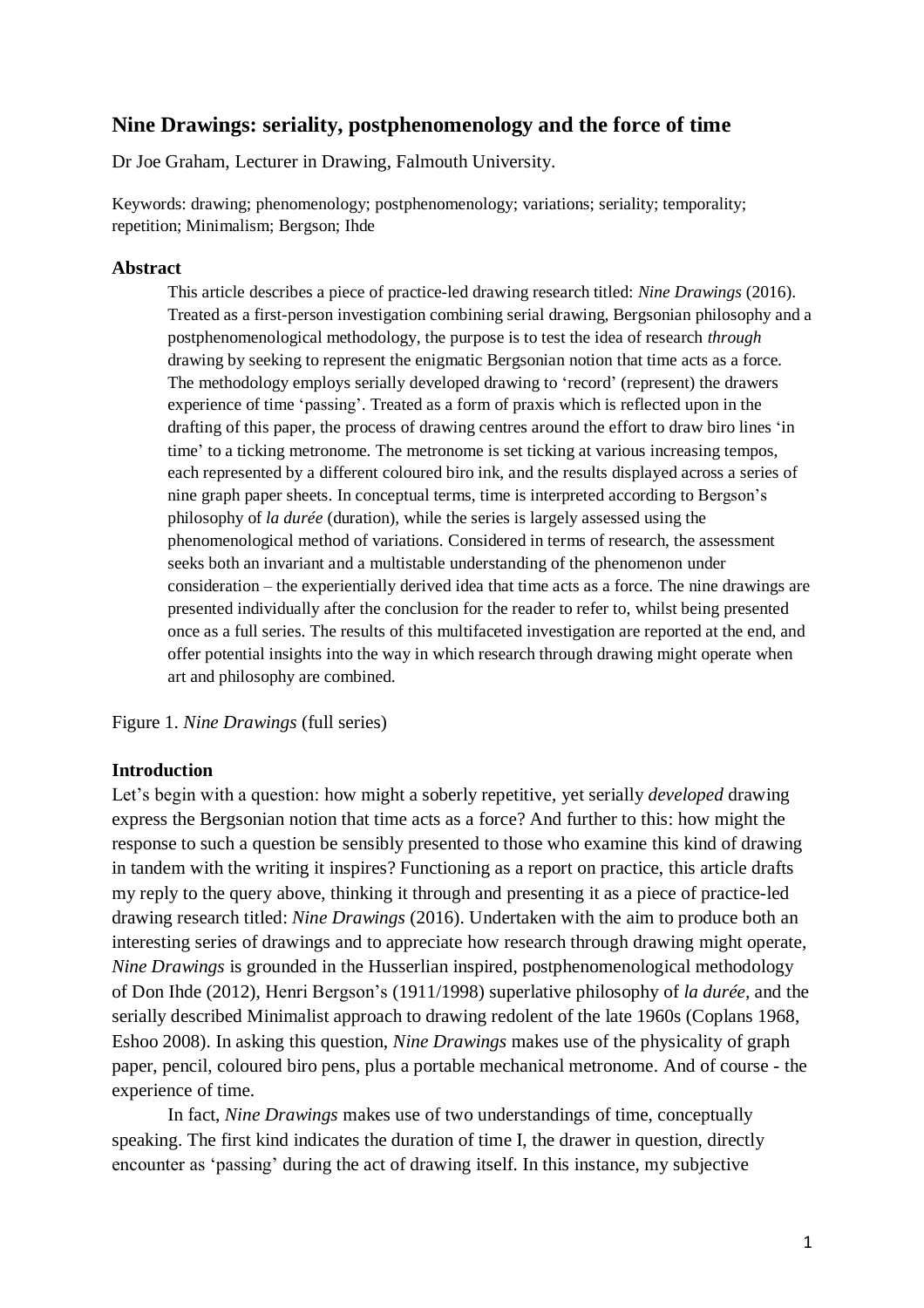experience of time spent drawing is 'recorded' via the act of drawing coloured lines on graph paper 'in time' to the objectively perceived ticking of a metronome. The second understanding of time is more indirect; it refers to the experience involved in writing, wherein the thinking about how to interpret this serially developed act is drafted and redrafted, both during and after its completion. As a written report, this article makes use of both understandings of time, but the physical articulation through drawing of Bergson's *élan vital* – what Suzanne Guerlac (2006, 81) aptly calls the "creative force of time" – refers to the first kind only.

The primary aim of this process is to see if Bergson's theoretically described notion can be discerned in the drawings themselves, using Don Ihde's (2012) postphenomenological methodology to help organise the various elements such an enterprise demands. To that end *Nine Drawings* is an unashamedly speculative undertaking, combining a hybrid philosophy with a practitioner's approach in order to test the idea of research *through* drawing – a concept I believe in wholeheartedly, but only on the basis it must be proven to exist. The nine drawings that make up this series are spaced regularly throughout the article, presented to the reader as the observable outputs of my attempt. Saying this means I consider these drawings as empirical i.e. observable forms of evidence, offered alongside the written argument to draft my thoughts for the reader in combinatory terms. However, the written aspect is not to be overemphasised, for the function of this article is to reflect on this process driven work as *praxis*, in the truest sense of the term, wherein the practical application of theory is put to the test via the act of drawing itself.

#### *Overview*

In Part One I will situate the work for the reader by providing a broad definition of certain key terms that underpin my approach. This will include a precis of the Rawsonian (1969/1987) definition of drawing I employ, an overview of the Husserlian (1931/2012) phenomenological apparatus underpinning my (current) attitude towards conducting research through drawing, and the Minimalist inspired, serially developed artwork that informs my aesthetic sensibilities. This is followed by Part Two. Here I will describe in more specific detail the theory that frames this particular investigation – both in terms of Bergson's understanding of time and in terms of Ihde's (2012) postphenomenological methodology. Ihde presents an astute, practical and contemporary understanding of phenomenological philosophy, bringing up to date some of Husserl's more applicable ideas whilst adding a few useful additions for practitioners like myself. In Part Three I will describe how the preceding theory is applied in practice, via a detailed description of this work as praxis i.e. in terms of both the drawings themselves and the process used. I will also present the two main findings of this investigation as they relate to my postphenomenological methodology - one 'invariant' and the other 'multistable' - before making some concluding remarks.

The first finding is Husserlian in scope, and relates to the specific question of what these drawings might invariantly tell me about the way time acts as a force, derived from direct observation of the drawn marks themselves. The second finding is inspired by Ihde, and seeks to reflect on the way in which the serial form of *Nine Drawings* represents a playfully multistable understanding of both drawing and time, understood in artistic terms. On this account, *Nine Drawings* constitutes a serially developed drawing in a manner not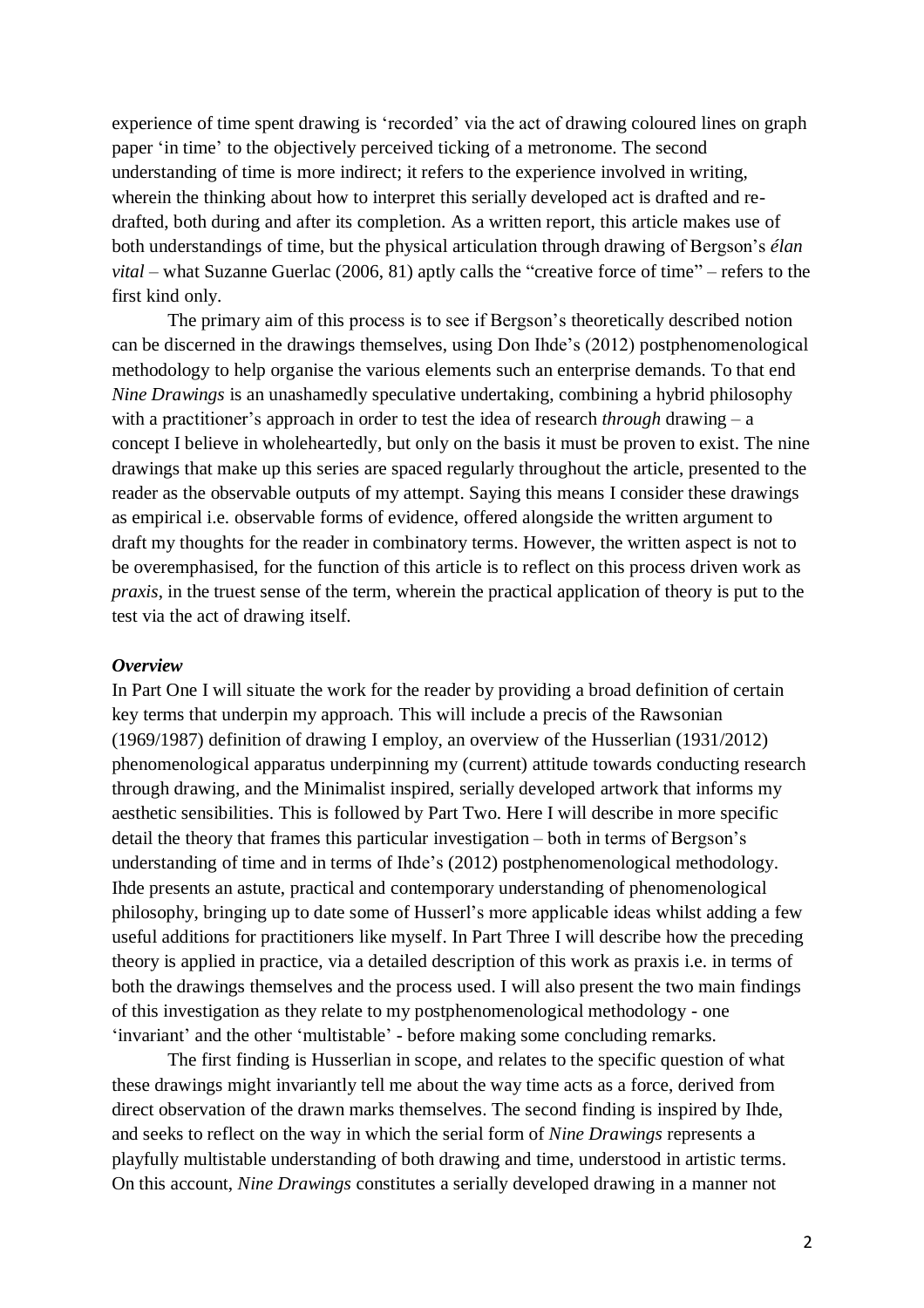unlike Sol LeWitt's *Incomplete Open Cubes* (1974), whereupon the understanding of the work is distributed across the series as a whole, rather than found within any single iteration.

LeWitt's working method also provides some other sources of inspiration – both in terms of the instructional approach used within his famous wall drawings, wherein various assistants produced them on his behalf, and in terms of the time such instructional activity 'takes up' as an act of drawing. Indeed, looking at one example of LeWitt's work from 1971, *Wall Drawing 86: Ten thousand lines about 10 inches (25 cm) long, covering the wall evenly* (Cross and Markonish 2009, 142), the viewer is invited to think about how *much* time such an undertaking involves. The sheer force of exertion over time that drawing ten thousand lines requires is almost beyond comprehension…but perhaps only if we consider such work to have been undertaken *singularly*. Once we reflect on the fact that a group of assistants often did the heavy lifting for LeWitt (in terms of carrying out the drawing activity itself), then the notion of how temporality is represented and interpreted within these drawings becomes related to the idea of subjectivity in a rather different way.

Regardless, such an observation does lead to the inevitable conclusion that although the series *Nine Drawings* is drawn only by me, it should be perfectly possible for others to follow the instructions laid down here and produce a similar set of drawings in a manner akin to LeWitt's approach. Such a methodology might then reveal itself to be truly repeatable in practical terms, providing a means for comparing results, and potentially enhancing the understanding of how to rigorously enact practice-led research as a result.

#### *Nine Drawings*

As a serially developed drawing, *Nine Drawings* (2016) constitutes an example of process driven phenomenology-in-practice. Each of the nine drawings in this series measures 297 x 420mm (A3), produced on Canson Blue 90gsm millimetre drawing paper (graph paper). On each individual drawing is presented a framework of six horizontal lines drawn in pencil, bisected by a vertical column of two more pencil lines. Along each horizontal pencil line there appears a series of vertical coloured biro lines, appearing in either red, green or blue ink. These are the biro lines I have drawn 'in time' to the tick of a mechanical metronome, set ticking at three increasing tempos – 60, 120 and 180bpm (beats per minute) respectively. The different colours correspond to the different tempos drawn-*to.* The green biro lines are drawn in time to the 60pbm setting, the blue biro lines are drawn in time to the 120bpm setting, and the red biro lines are drawn in time to the 180bpm setting.

Physically speaking, each of these metronome settings can be described as having exerted a certain force upon me – in simple terms, the effort required to 'keep time' by drawing lines 'in time' to the ticking metronome increased with the increase in tempo. While this process will be explained in further detail in Part Three, the question I asked myself during the investigation was: will the variety of drawings present any real evidence for this link which I perceive between the physical increase of effort required to draw lines, and the concept of time understood as a force? And if so – how might this be understood?

The reason there are nine drawings relates to the degree of sufficiency reached at a certain point in the investigation, related to the question(s) above. By 'sufficiency' I mean that certain outcomes emerged and suggested themselves ready to be drafted out and reported upon here. Again, this will be explained in more detailed terms, but suffice to say that the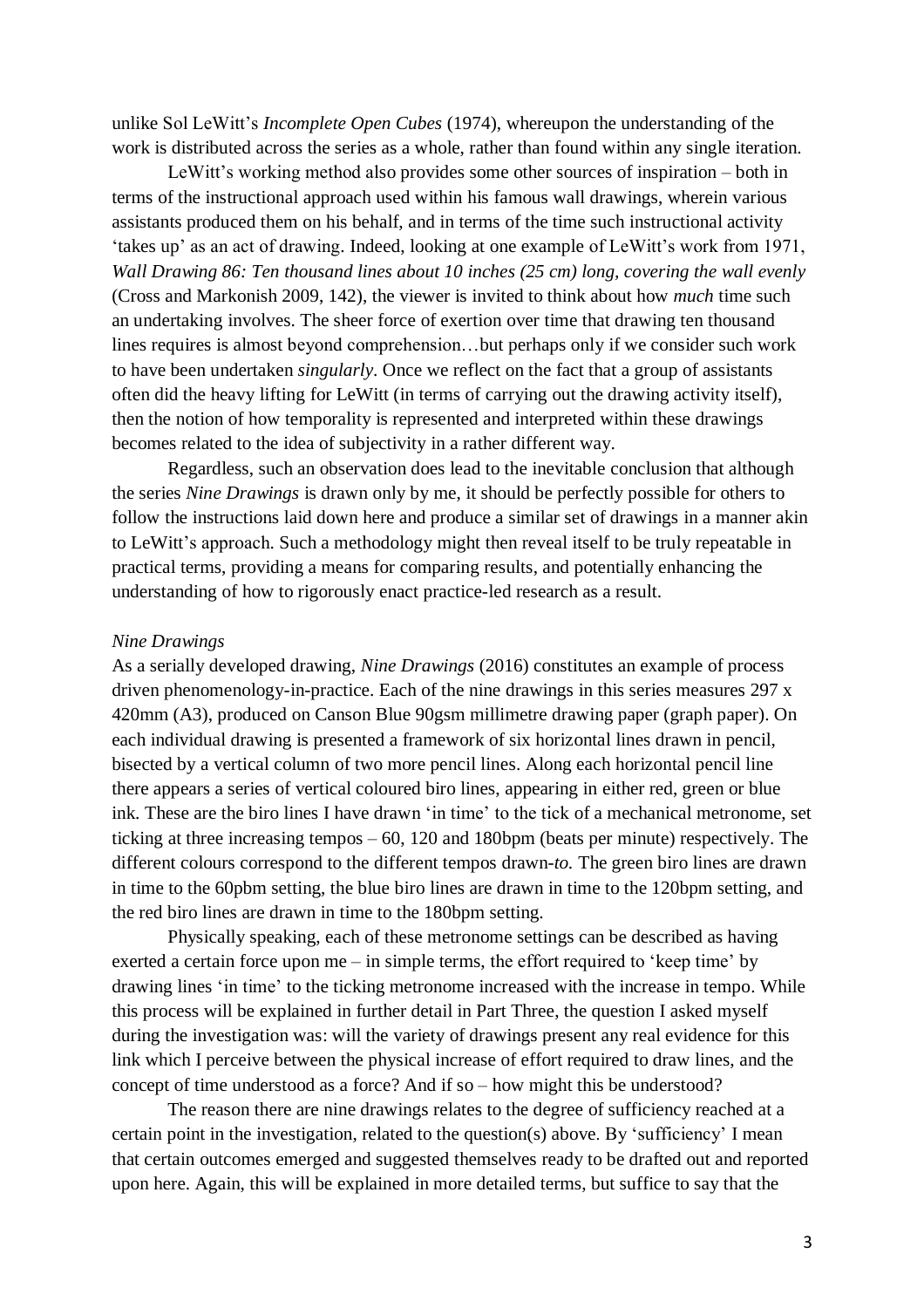number nine represents the number of variations attained at a certain point in an *on-going* investigation. Acquiring intermittent findings through variations is the purpose of my work – it is what I seek when I draw. However, this series (and others like it) can and will advance in number beyond the nine iterations discussed here, for such findings are never the end, but merely the beginning for new questions to be asked in new ways. Referring to them as empirical forms of evidence means I consider these drawings as 'data' generated in support of my argument. As *Nine Drawings* functions as a piece of practice-led research this last element is crucial, for it permits coherent checking of my epistemological claims by others who read and view my work.

### **Part one: situating the work**

#### *Drawing*

To sensibly conduct my investigations *through* drawing, I must begin with a working definition *of* drawing, understood in both practical and theoretical terms. In an effort to keep things simple, I understand 'drawing' to mean that which is, "produced by a point that moves" (Rawson 1969/1987, 15). The point can be thick or thin, hard or soft, made by a brush or a hand or a cloth dipped in ink. But this point must be *intentionally* moved i.e. rendered mobile with a degree of intention (purpose) on the part of the drawer. This is Philip Rawson's description of drawing, which in turn emerges from Paul Klee's (1925/1953) rather more famous version: the 'active line' on a walk, moving freely, wherein, "the mobility agent is a point, shifting its position forward" (1925/1953, 16). Although there are many other interpretations of drawing that a practitioner might usefully choose to frame their investigations, Rawson's position presupposes a useful degree of simplicity for an otherwise complex investigation. As movement of the point produces the drawn line, 'line' becomes both the physical evidence *for* the act of drawing *and* the conceptual underpinning of 'drawing' per se, regardless of whether the result is considered pictorial or abstract in representational terms. I consider this element of ambiguity very useful indeed, because I often need to defer the question of what is/isn't represented within the drawings for as long as I can (for reasons connected to my methodology, which I will detail shortly).

From Rawson's moving point, I take another step: the drawn line *tells* the time which the point 'took up' in its passage across a surface in quite specific terms (Graham 2016). While this might seem a rather banal observation for those more interested in the question of what drawing represents in pictorial terms, I find the temporal underpinning to drawing intriguing. Why? Because before it represents a real or imagined scene out 'beyond' the surface of the picture plane, the present grain of drawing (noun) always already re-presents the prior act of drawing (verb) which produced it. In other words: the time taken in making drawings is re-told when viewers draw out an interpretation of them *as* drawings, and this temporal duality is reflected in the dualistic term drawing (indicating both the verb and the noun).

Perhaps thinking along similar lines, David Musgrave describes in his succinct catalogue essay for the exhibition *Living Dust* (2004) how the encouragement to 'look through' drawings, coupled with their material slightness, mean they tend to, "collude in their own disappearance" (Musgrave 2004, 10). In taking this position, Musgrave moves away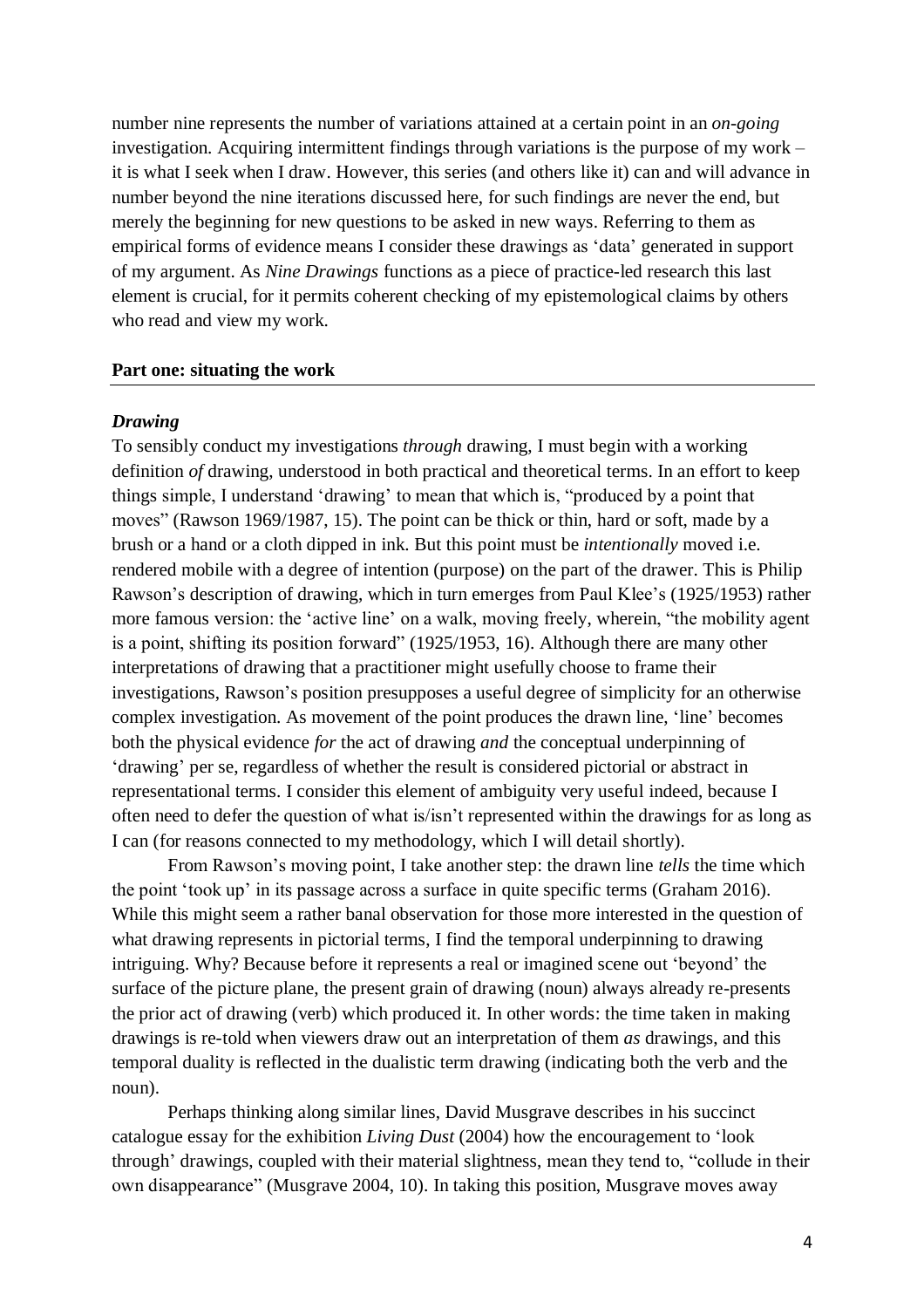from the question of representation towards the suggestion that, "drawing is about both the materiality of the materials used, and the almost immateriality of line and dust" (Musgrave 2004, 7). If we substitute the phrase 'immateriality of dust' for the immateriality of a concept like Bergson's 'force of time', Musgrave's description of drawing begins to build upon Rawson's moving point. For if such 'immateriality' is materialised within the form, weight and tone of all lines produced via a point that moves, then shouldn't we also speak of drawing as the *force* of time, given the manner in which the topic always already reappears?

The idea that drawing 'speaks' (Tormey 2011) in a such a particular way animates those who try to articulate their ideas through it, for it touches upon the relationship of drawing to writing (Chorpening, et al. 2012) and the limits of both in describing our world. Placing the convoluted topic of whether or not drawing constitutes a 'language' (Hill 1967) to one side, I link writing and drawing as forms of inscription via the manner in which we experience time. For me, the reciprocal act of giving and receiving underpinning the structure of *graphein* is the taking and telling *of* time. The act of sequentially producing marks in order 'to write' or 'to draw' mimics the flow of duration, where each successive moment responds to the previous whilst indicating the next. Catherine de Zegher (2010) indicates this idea more broadly, where, "the first mark not only structures the blank page as an open field but also defines it temporally, as the drawing's marks follow one another in time" (de Zegher and Butler 2010, 23).

#### *Phenomenology*

In broadly epistemological terms, this is a phenomenological investigation inspired by the thinking of Edmund Husserl (1931/2012). As such, I address my questions *in principal* by seeking an invariant understanding of the phenomenon under consideration – in this case, the Bergsonian idea that time acts as a force. 'Invariant' simply means: that which does not vary. Invariants are deduced from within a range of variants that belong together i.e. a variety of views of the same object seen under different conditions are understood to invariably present 'the object', or in my case, a series of drawings which in their variety look to represent a singular thing or idea. In methodological terms, variations must be placed "on parade" (Depraz 1999, 101) in order for that which is invariantly understood about them to emerge. This approach explains why I produce serially developed drawings – I need to generate a variety (series) of responses for this method to function in a sensible manner.

In following this approach, I am trying to elucidate something important, elemental, or perhaps even 'essential' about the phenomenon under consideration. However, this understanding of invariant is itself reliant on comprehending the subtle manner in which Husserl conceives the difference between 'fact' and 'essence'. As Natalie Depraz (1999, 101) so beautifully describes it, "for Husserl, fact (*Tatsache*) is in consequence abstract and the essence, concrete." In other words – while I may decide to myself that the notion of time as a force is clearly evident within the fact of this drawing *here*, or clearly evident within the fact of that drawing *there*, the essence of this idea can always be found elsewhere and otherwise. This means I must search for the invariant as a possible understanding - something that can be understood by others on the basis of *being* a possibility discovered in multiple ways, rather than anything 'definitive'. This vital clarification of Husserl's original motivation for doing phenomenology is also offered by Ihde (2012) as a means to support his own multistable,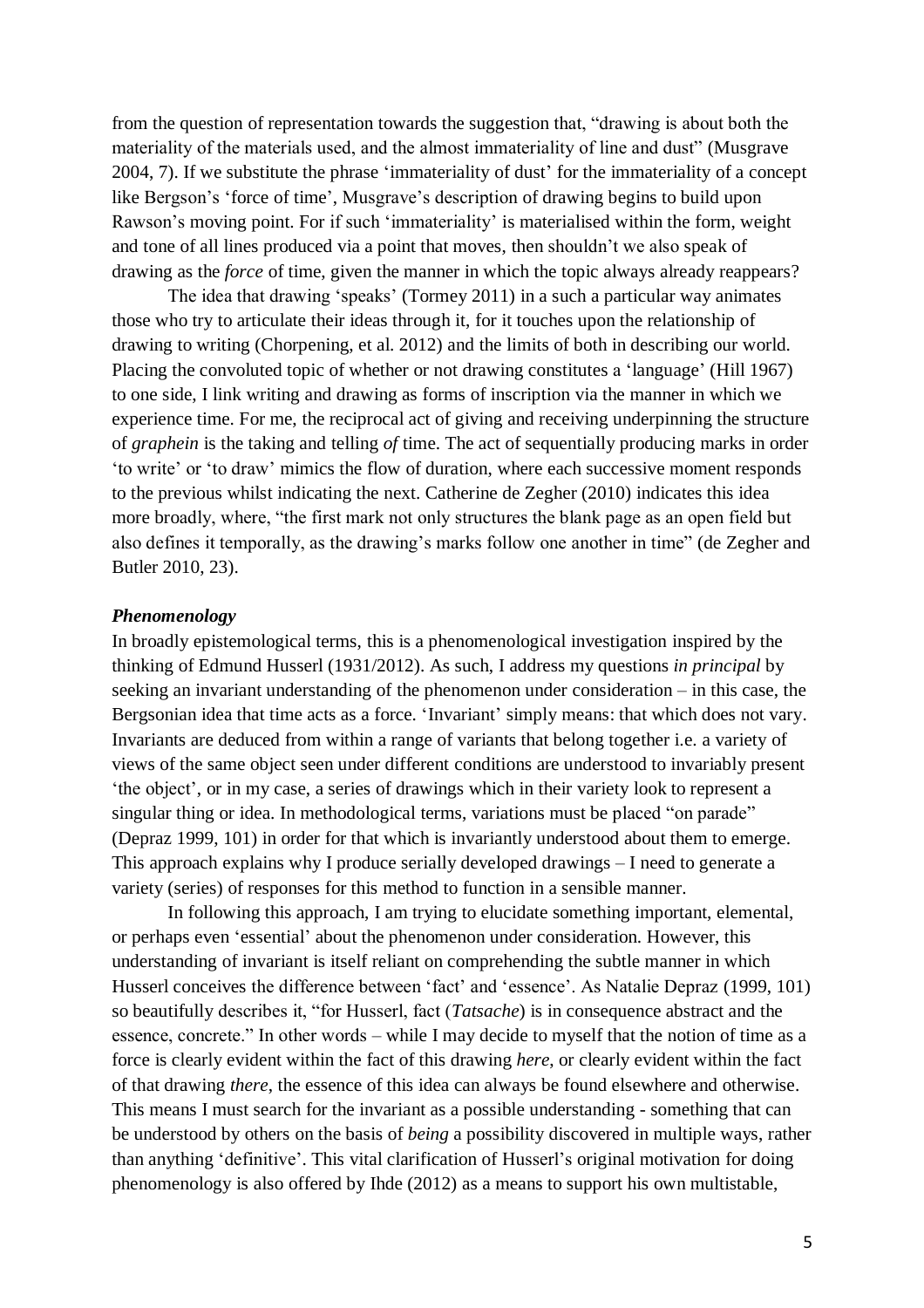'postphenomenological' approach. Indeed, the act of seeking possible, yet important understandings through the method of variations is succinctly described by Ihde (2012, 23) in the following terms

Variations "possibilize" phenomena. Variations thus are devices that seek the invariants in variants and also seek to determine the limits of a phenomenon. Ideally, of course, variations should be infinite, but, fortunately, this is not necessary since a sufficient number of observations usually yields the essential features.

As this is framed as a postphenomenological investigation, it means I am seeking the multistable finding alongside the invariant. Multistability is a development (of sorts) by Ihde, and refers to accepting the invariance of multiplicity for certain phenomena, beyond that which any supposedly apodictic or 'essential' understanding might describe (Ihde 2012, 45). To be fair to Husserl, he had also developed a term which described something remarkably similar: 'morphological essences' (*das morphologische Wesen*) described essences that were necessarily *inexact,* corresponding to "vaguely defined entities" (Moran and Cohen 2012, 212). Both variational method and multistability will be explained in further detail, but suffice to say at this point: within the process of drafting of my ideas, I remain unsure *how* to interpret the 'force of time' as a phenomenon in relation to drawing. As I am in effect testing variational method in conjunction with drawing as a form of research, then I elect to search for and discuss both forms of phenomenological finding in Part Three.

### *Minimalism*

In artistic terms, comprehension of serially developed drawing in the manner of *Nine Drawings* owes a large debt to Minimalism, and more broadly to conceptual abstraction developed since the late 1950s (Chavez 2004). I include within this remit sound works, such as György Ligeti's *Poème Symphonique,* the 1962 composition for 100 metronomes written during his brief involvement with the Fluxus movement, and the systems of notation introduced by John Cage. Cage's compositions were a formative element of the conceptual art produced during the 1960s, with the score for perhaps his most famous composition, *4'33"* (1952) becoming the basis for conceptual pieces in other forms of art. Known as the 'silent piece', the title *4'33"* refers to the clock-time duration of the performance, "which (usually) consists of four minutes and thirty-three seconds of silence" (Fetterman 1996, 69). Cage in fact released several variations of this piece, wherein the iteration *4'33" No.2* (1962) came with the instruction to 'perform a disciplined action', again variously interpreted. However, while such works might inspire my decision to enact a metronomic drawing of variable scope and duration, treating it as a 'performance of a disciplined action' in combination with philosophical ideas, they do not indicate what such a work should look like in visual terms.

For an understanding of that, my inspiration comes from the American Minimalists who rose to prominence during the 1960s and early 1970s, all of whom were engaged with questions of repetition and seriality enacted via the medium of drawing, to differing degrees (Eshoo 2008). Practitioners working in this vein, such as Sol LeWitt, Hanne Darboven, William Anastasi, Dorothea Rockburne, Mel Bochner, Carl Andre and Ellsworth Kelly are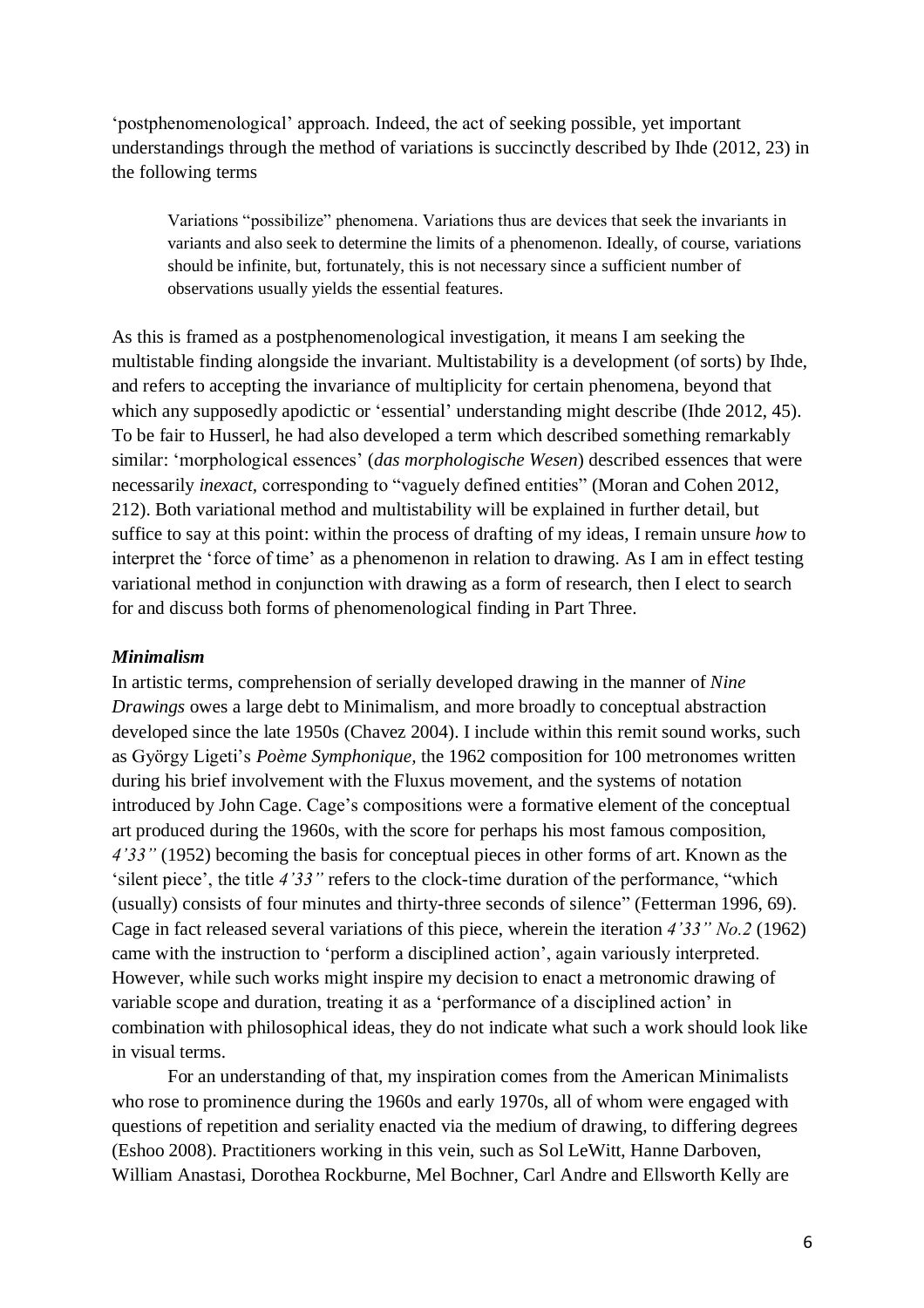joined more recently by the likes of Allyson Strafella, Jill Baroff, Stefana McClure and Frank Gerritz. Often described via the structure of a series, these works transform the viewers experience of a point traversing a surface into a beguiling reflection on the nature of temporality and human finitude, among other things.

The serial structure of such work is strongly associated with what the philosopher Nicolas De Warren (2004, 11) calls the "singular plurality" of the Minimalist approach. This describes serial work in terms of a singularly repeated form that persists across a series of panels, rather than simply the 'plurality of the singular'. This approach describes a loosely connected series of works on a given theme…Monet's series *Haystacks* (1890) spring to mind. Even in sculptural terms the singular plurality of Minimalism is clear to see - Donald Judd's (2002) *Specific Objects* are what they are because the serially divided parts remain subordinate to the whole (hence the 'specificity' to which the object refers). Indeed, the allimportant connection between time and the serial approach of Minimalism – or more specifically, between *duration* and the performative aspect of Minimalism - emerges through the viewers encounter with this structure. Modernist critic Michael Fried noted this underlying connection in his seminal essay *Art and Objecthood* (1967). Describing Minimalism under his preferred term Literalism, or 'literalist art', Fried writes;

Here finally I want to emphasize something that may already have become clear: the experience in question *persists in time*, and the presentment of endlessness which, I have been claiming, is central to literalist art and theory is essentially a presentment of endless, or indefinite, *duration* (Fried 1995, 67, original italics).

In describing the Minimalist concern with temporality as 'paradigmatically theatrical' (1995, 67), Fried outlined his criticism for what he felt was the primary difference between this approach and that of Modernist painting wherein, "*at every moment the work itself is wholly manifest*" (Fried 1995, 67, original italics). Ignoring for now the difficulties inherent with interpreting a term like 'wholly manifest' in relation to time, Fried's point clearly summarises the reasoning behind using a serially developed methodology to represent the Bergsonian force of time. Bergson's philosophy of *la durée* (duration), which I will outline shortly, is the concern par excellence with the idea of time experienced as a paradoxical form of flow – the present ('now') is conceived as series *of* nows along which we cannot return. Much like both Husserl and William James argued, we appear to subsist within a strangely 'moving' or *specious* present, where time becomes a qualitative multiplicity of states that 'interpenetrate' (Bergson 1913/2001, 108) rather than a set of 'wholly manifest' quantative instants that stand separate and alone.

# **Part two: Bergson and Ihde**

# *The Bergsonian force of time*

According to Suzanne Guerlac (2006), one of the primary implications of Bergson's (1913/2001) philosophy of *la durée* (duration) is that it compels us to, "think dynamically – to think in time!" (Guerlac 2006, 139). For Guerlac, the act of thinking in time will reveal Bergson's idea that time acts as a force, especially when we pay close attention to the way in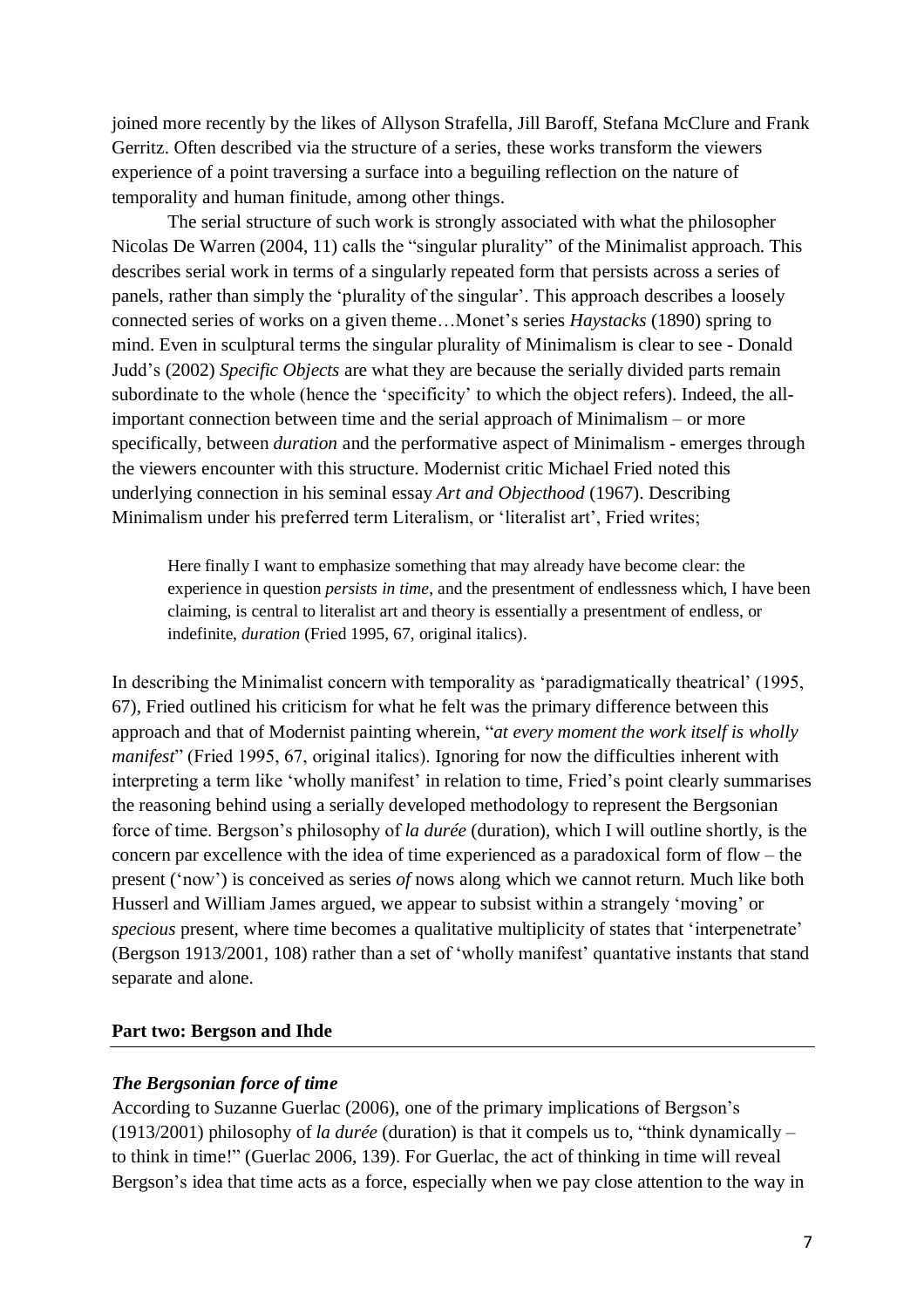which duration is described as a flowing unity in his early work. The Bergsonian concept of 'qualitative multiplicity' (Bergson 1913/2001, 18) underpinning his philosophy is complex, but for the purposes of this investigation through drawing it is sufficient to state that Bergson identifies the principle of causation with the lived experience of temporality. This posits the flowing of time that each one of us subjectively experiences as a vital force (*élan vital*), coupling the notion of 'becoming' with the sense we all share of growing inevitably older. To justify this claim, Bergson simply points towards the knowledge that we cannot travel backwards in time: "the idea of putting things back in their place at the end of a certain time involves a kind of absurdity, since a turning backwards has never been accomplished in the case of a living being" (Bergson 1913/2001, 153)*.* 

Now, while Bergson's philosophy is not considered phenomenological in any classical sense, treating the idea of time as a subjectively perceived form of 'flow' is broadly concordant with Husserl's (1931/2012) work on the topic of consciousness, and the understanding of an operative temporality which underpinned it. To the extent that Bergson feels we endure (or more specifically, *perdure*) through time without the means to go back on ourselves resonates with the remarkable work Husserl did unpacking the synthesis of protention and retention within the 'living present', described as the phenomenology of the consciousness of internal time (Husserl 1991/2008). To say that a series of serially developed work presented as a unified diversity is uniquely configured to speak about this kind of flow – the lived duration of 'becoming', wherein time is felt to simultaneously approach and recede – is to say that, practically speaking, de Warren's (2004) 'singular plurality' describes the serial artwork as a force that ruptures the idea of instantaneity and the notion of a perpetual present. According to Guerlac (2006), the understanding of time as a force is part of Bergson's larger rejection of determinism within the psychological realm. By confirming the force of duration as a multiplicity, an inner experience wherein, "we discover the flowing of our personality through time" (Bergson 1912/1999, 12), Bergson indicates time as a form of energy, and from which a number of interesting ideas start to emerge.

## *La durée*

In this sense, "pure duration" is a true Bergsonian concept (1913/2001, 100), for it describes what Bergson feels is simultaneously apparent but easily overlooked in our fixation with quantative thinking, namely: that we appear to experience the flow of time as a *qualitative*  multiplicity, never revisiting the same state twice. Or as Bergson describes it, "no two moments are identical in a conscious being" (Bergson 1946/1992, 164). As a philosopher, Bergson is keen to remind his readership what they intuitively know about time on an experiential level, but only as a means to emphasise the (potentially) radical implications such knowledge contains – that the time we experience as 'passing' is not a spent force, but instead constitutes a form of energy stored by the body for future use as: memory. Guerlac succinctly describes this idea as, "the creative force of time" (Guerlac 2006, 81).

In describing his theory of how memory serves action in the present, Bergson posits *free will* itself as the force of lived time, given on the basis that duration acts like a cause, or gain, for conscious beings (Bergson 1913/2001, 166). To the extent that time is a gain and acts as a cause, it becomes a force. The sum of memory (the past) slipping into consciousness (the present) provides us the means for deciding *how* to act, and offers the potential to escape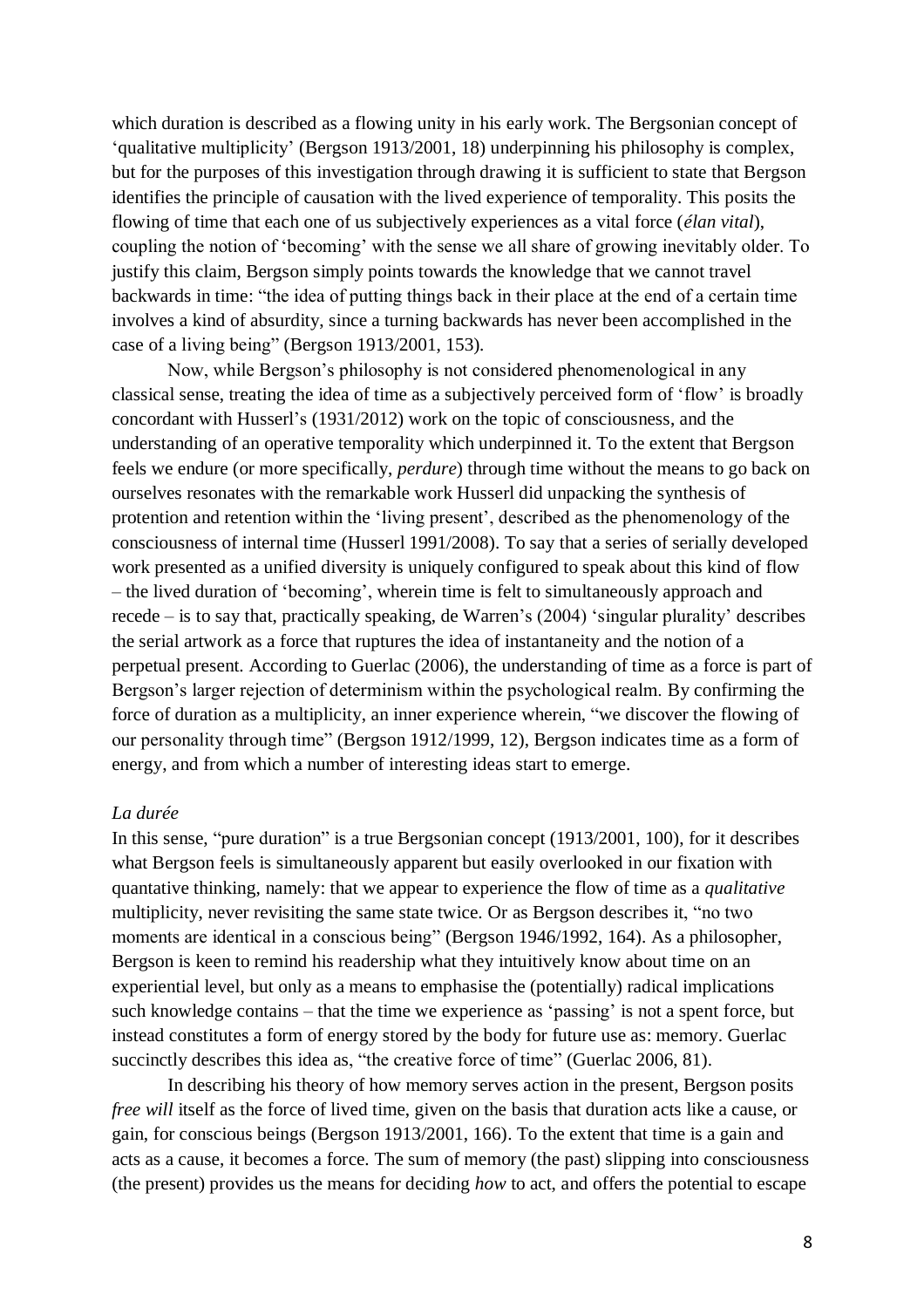the instantaneity of an automatic reaction. As Guerlac says, "this escape, for Bergson, is the essence of what free will means: the possibility of voluntary action as opposed to automatic reaction" (Guerlac 2006, 81). In relation to the vexing question of how one might sensibly define 'free will' for practical purposes connected to drawing, Bergson's own description is insightful. For Bergson (1913/2001, 150), free will is defined as the 'temporal delay' between voluntary action and automatic reaction. Or as Guerlac (2006, 118) says, "sight and hearing perceive at a distance and therefore involve a temporal delay and introduce a zone of indeterminacy that enables voluntary action".

The idea of 'temporal delay' is practical because it is measurable, and can be actively introduced into a drawing experiment - for example, by framing the subjective experience of time 'passing' via the objective ticking of a metronome. The varied (and variable) delay between ticks of a metronome set at different tempos could therefore affect the 'zone of indeterminacy' experienced by the drawer *during* the act of drawing, with this difference reflected in the marks themselves. Such varied differences might then be sensibly compared and contrasted, allowing both invariant and multistable understandings to be sought…whatever they might be.

### *Ihde's postphenomenological methodology*

In order to develop a coherent, practically orientated methodology that aligns with the Bergsonian theory just outlined, *Nine Drawings* uses Ihde's (2012) postphenomenological approach for undertaking humanities based research. Less excitingly speculative than Bergson perhaps, Ihde (2012) offers what Bergson doesn't: namely, a clear and concise methodology for examining the vagaries of subjective experience, via methods that are truly observable in their output. Although Bergson's method of 'intuition' is championed by Deleuze (2006), the empirical turn taken by Ihde is arguably less reliant on the subtleties of a poststructuralist i.e. linguistic approach.

Ihde's approach requires any investigation bearing its name to be composed of the following four elements: it must be *varied, experimental, intentional* and *embodied*. Described as a non-foundational, anti-essentialist and anti-Cartesian approach (largely in order to counter the idealism associated with Husserl), Ihde's postphenomenology combines the interdisciplinary elements of continental thought with an empirical turn more familiar to those working in the analytic sphere. The aim of using Ihde's four methodological elements is to incorporate Bergson's speculative philosophy with the practice of drawing in more concrete terms. My intention is to *make visible* the 'zone of indeterminacy' (Guerlac 2006) that constitutes the degree of difference between the automatic and the voluntary which should arise when drawing lines in time to the ticking of a metronome. This embodied degree of difference *is* Bergsonian free will, and offers a potential means to access the theoretically described force of time via the act of drawing.

In other words: focusing on an observable - and therefore measurable - discrepancy within a series of marks across a series of drawings *is itself* the effort to 'make visible' the force of time through drawing. Given the sketched-out nature of this claim, the four elements of Ihde's postphenomenology need reiterating in further detail, before describing how they are deployed within the practice of drawing itself.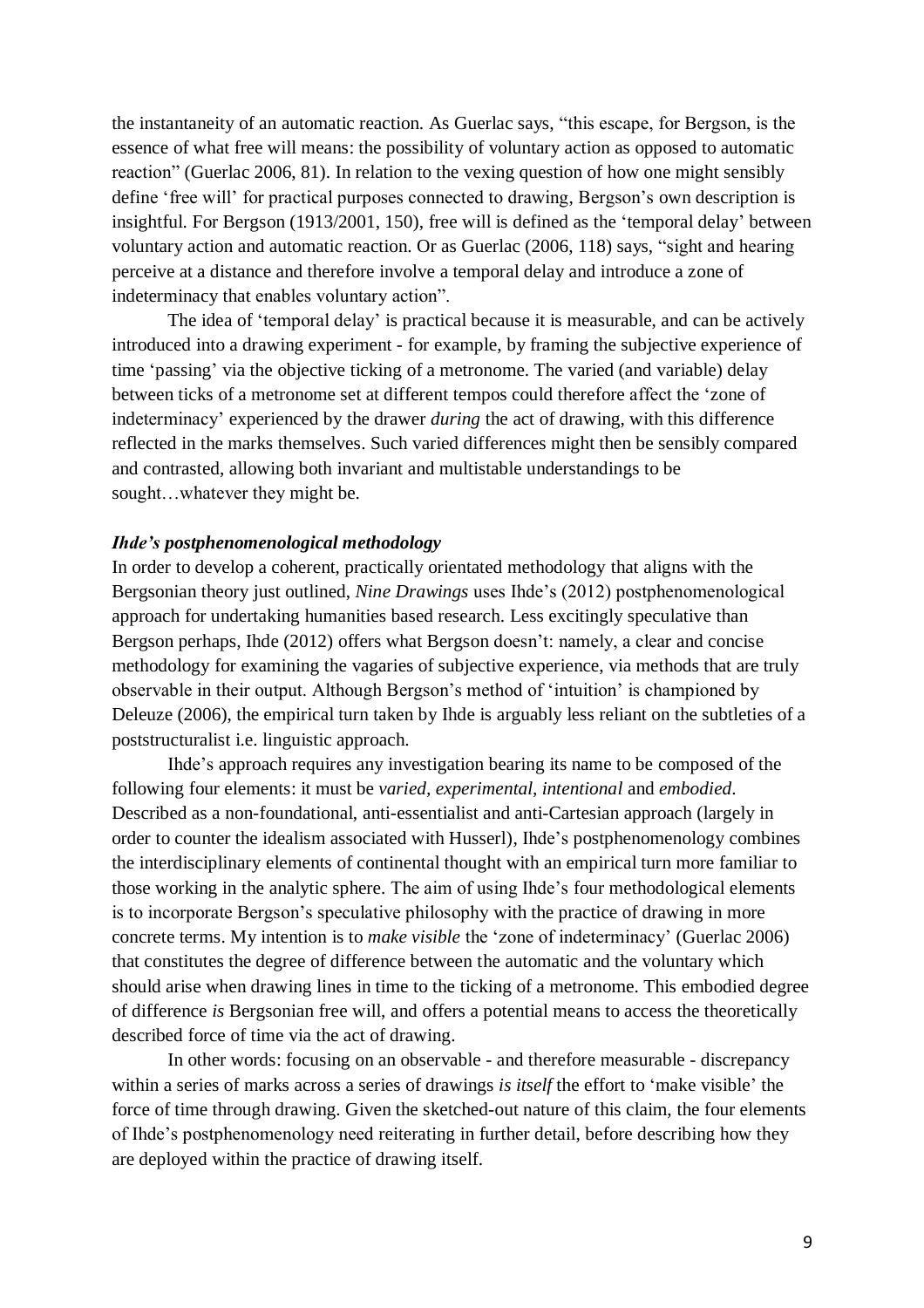### *The four elements*

Perhaps the most important element within Ihde's methodology is the concept of variations, outlined earlier. Described as either the method of variations, variational practice, variational method, or the 'practice of variational theory', Ihde describes this simply as *the* method which underpins phenomenology in practice: "in looking at any phenomenon, one must place it within its possibilities, its variations" (Ihde 2008, 6, original italics). Within the history of phenomenology from a Husserlian perspective, variational practice is used in tandem with the prior act of 'bracketing' to search for essential understandings - the 'whatness' (*Washeit*) of something in terms of necessary predicates (Moran & Cohen, 2012, p.93). However, as Ihde's postphenomenology adopts an anti-essentialist approach, invariants are searched for in tandem with the idea of multistable structures, be they visual or otherwise, while the notion of bracketing is put to one side (hence not discussed further here, although see [Graham 2016] for details on how it can be deployed in terms of practice-led research).

Since its programmatic inception with the publication of Husserl's *Logical Investigations* (1900/2008), phenomenology has developed an inter-relational ontology in the form of intentionality*.* Offering an innovative framework for describing the relation between subject and object (or subject and subject), intentionality comes in a range of different guises. Husserl described consciousness as intentional i.e. consciousness simply means consciousness-*of.* Heidegger's "being-in-the world" and Merleau-Ponty's *être-au-monde* are more existential versions that looked to overcome the supposed idealism associated with Husserl's approach, while Ihde sees intentionality as compatible with, "the experientialized interaction between a living organism and its environment… in this case with a human experiential interaction with a *lifeworld*" (Ihde 2008, 7, original italics).

However, in terms of discussing drawing it would be misleading to think that to 'draw with intention' and 'intentionality' in the phenomenological sense are synonymous, for they are not. Without wishing to be too crude in summarising such a wonderful yet complex concept, the phenomenological notion of intentionality effectively underpins all forms of action that the subject engages in, be they perceptual, conceptual or otherwise. In Husserlian terms, the *noesis* (act of consciousness) is always already directed towards the *noema* – the object presented *to* consciousness (Husserl 1931/2012, 182). Crucially, Husserl understands the *noema* to indicate something real (*reelle*) i.e. that which exists over and above the fleetingness of whatever kind of impression of it the subject apprehends (remembering, judging, perceiving the *same* object as it persists through time). The strange dualism which lies at the heart of intentionality provides a broad and supportive platform to describe the intentional nature of drawing, but only if we consider drawing also as a dualism – wherein the act of drawing 'draws out' an understanding of the object one is drawing, be it perceived or otherwise.

In tune with developments in the social sciences, Ihde's postphenomenology is also rendered emphatically intersubjective in regard to corroborating one's epistemological claims. Clearly one begins with first person experience, but one does not end with it. Instead, "*intersubjective checking and critique* are also part of the descriptive process" (Ihde 2008, 6, original italics). For me, this intersubjective element is crucial when considering drawing as a form of phenomenological research, not least because much of this type of research has looked to be supported by (to my mind) rather ill-conceived understandings of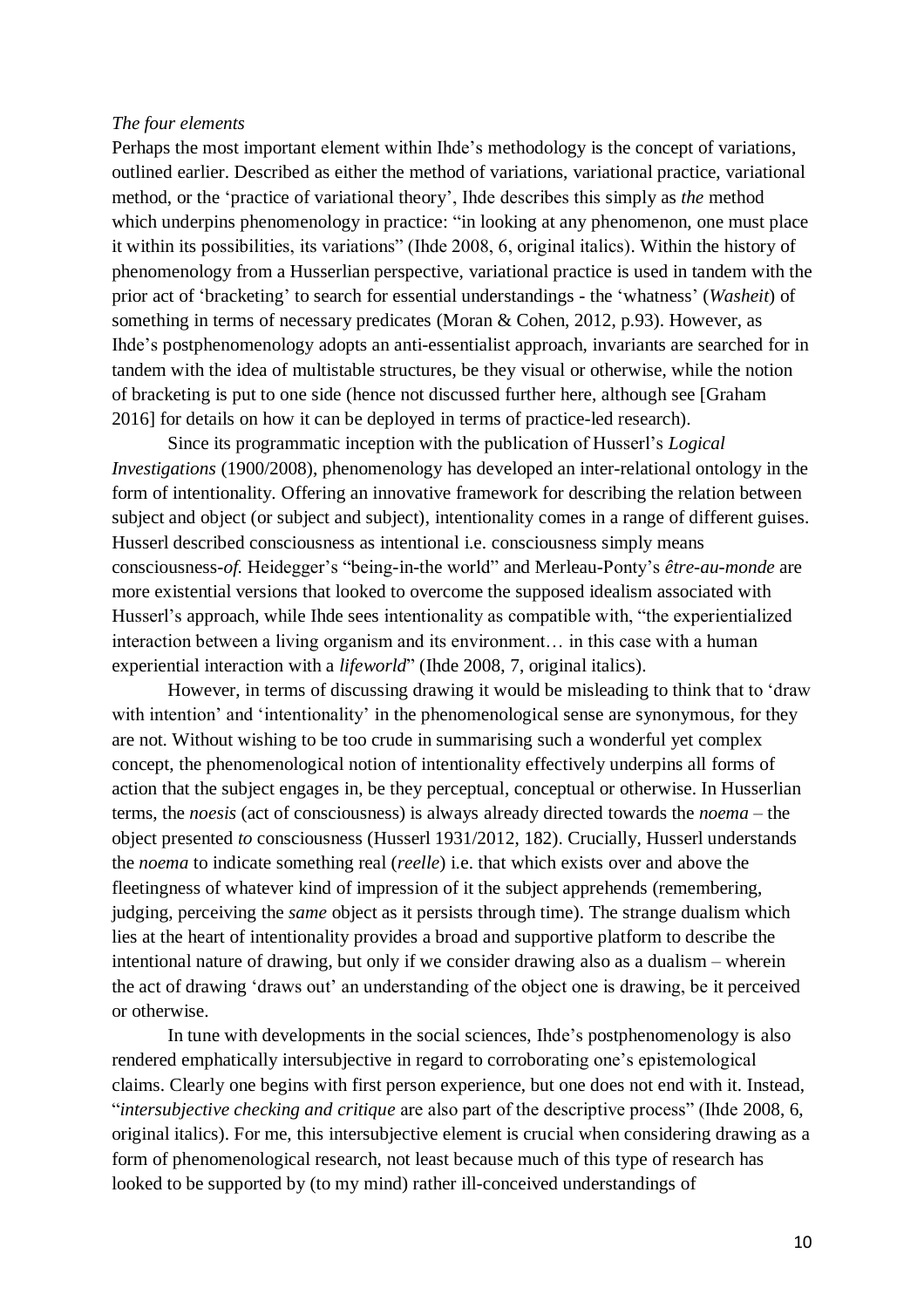phenomenology. To put it in plainer terms, the question should be continually raised when work like this is presented as to whether drawings are ever able to present anything other than an arrangement of marks across a variety of surfaces, *beyond* what the drawer thinks their drawings ought to reveal on the basis of what they 'felt' or 'thought' at the time of making. However, the peer-review process involved in submitting articles to reputable journals reinforces the element of intersubjective checking, which means these important questions remain alive and active, if not always resolved.

And finally, there is embodiment. As a non-foundational approach, Ihde's postphenomenology rejects Husserl's supposedly disembodied 'transcendental' attitude, the view from nowhere. Continuing the hermeneutic and pragmatic traditions, Ihde emphasizes both perspectivalism and situated forms of knowing, combining them with a sensitivity to materiality (Ihde 2008, 7). Speaking from the perspective of someone who draws, I find that both embodiment and a sensitivity to materials are taken up intuitively as concrete understandings via the act of drawing itself – the body draws, not the mind alone, and awareness of this is never further away than the simple act of picking up a pencil or pen to draw with.

### **Part three: combining practice and theory**

### *Description of practice*

With the foregoing theory and methodology now in place, the practical form of my question can be raised – *how do these four elements of Ihde's postphenomenological approach combine with a process of serially developed drawing to explore Bergson's idea that time acts as a force*? In an effort to make my response to this question clear, the series *Nine Drawings* will be described as a process of drawing, presented here as a form of praxis.

As outlined earlier, on each of the nine graph paper drawings is presented a framework of six horizontal lines drawn in pencil, bisected by a vertical column of two more lines, also drawn in pencil. These lines are purely compositional, offering a way to intentionally divide the drawing. Each horizontal line is exactly 20 squares of graph paper wide (not counting the square that the vertical column takes up). Each individual square along this line represents one single second of time. This means that each of the six horizontal lines represents precisely 20 seconds of time. Along each of these horizontal lines I have drawn a series of vertical biro lines 'in time' to a ticking metronome, drawn in either green, blue or red biro ink respectively.

As there are six horizontal lines in each drawing, then each drawing represents ('records') precisely two minutes of time spent drawing. The green biro lines represent lines drawn to the metronome set ticking at 60bpm. The blue biro lines represent lines drawn at 120bpm, and the red biro lines represent lines drawn at 180bpm. Aesthetically speaking, the purpose of changing colour is to simply to make clear which lines correspond to which tempo. The titling of each drawing reflects the arrangement of tempos within it, displaying from left to right the order of tempo, running from the top horizontal line to the bottom i.e. the drawing *60.60.60.60.60.60* represents six horizontal lines all drawn at the 60bpm setting.

Described in terms of process, the purpose of the metronome is to rhythmically 'keep time' for the set duration of 20 seconds which each horizontal line represents, and which I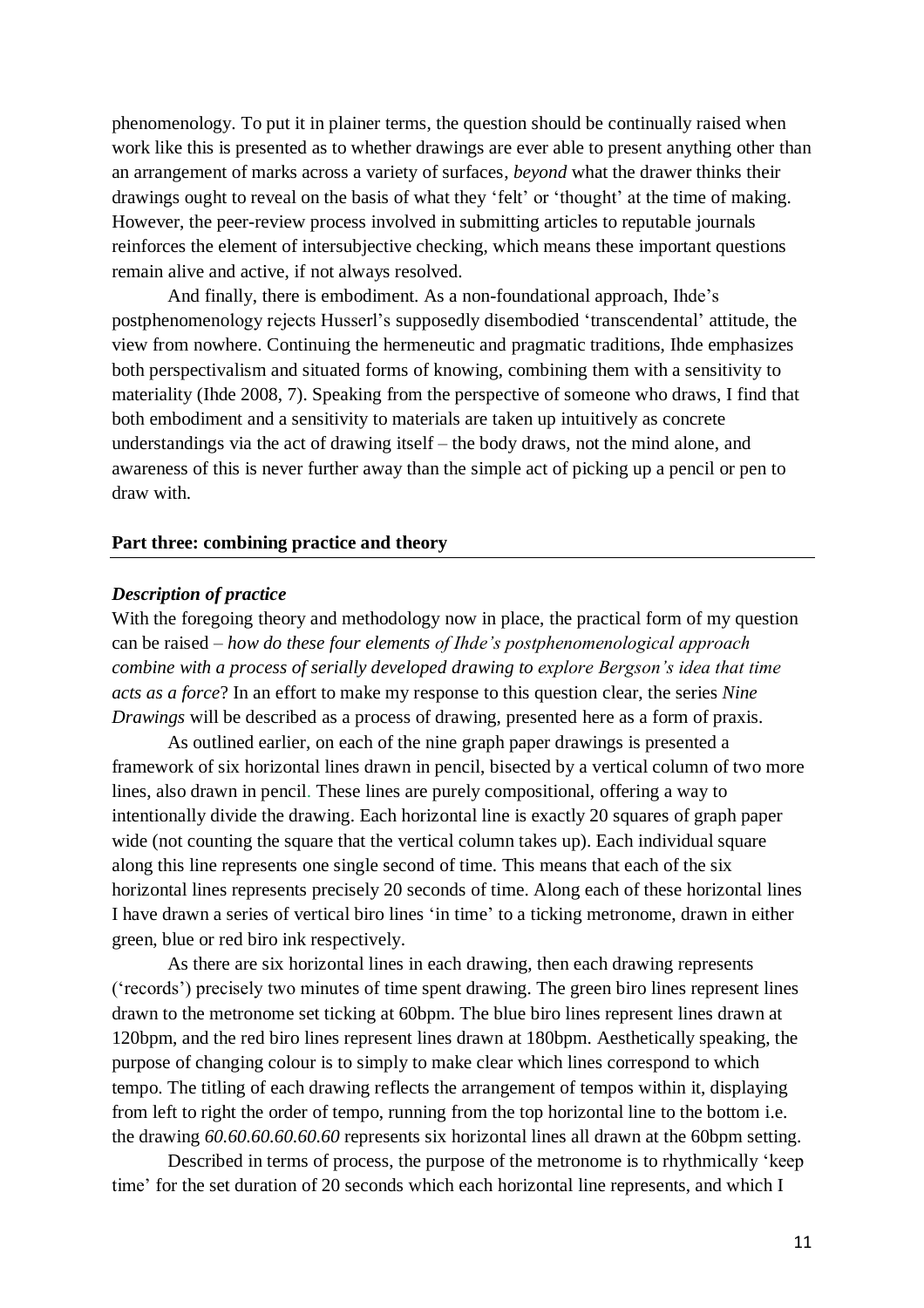draw during. I choose to vary the tempo in order to vary my experience of the *same* period of time (two minutes) by representing it *differently* in each drawing, based on the specificities of my approach. To reiterate - for any form of sensible phenomenological analysis to be carried out, a variety of results must to be generated (Ihde 2012, Husserl, 1931/2012). However, all variations must be variations of the *same* phenomena being examined. As the phenomenon under consideration is Bergson's concept of time as a force, then I need to try and frame this conceptual understanding in a physically consistent, yet observable manner. To that end all nine drawings in the series are framed not just within the same spatial constraints (size of paper, length of pencil lines etc.), but also within the same temporal ones. In other words, each drawing in the series represents precisely two minutes of time spent moving the point across the surface of the paper ('drawing'), although the arrangement of tempos within each of them vary, meaning the same duration of time 'taken up' (recorded) looks different in each according to their formal arrangement.

In embodied terms, once the metronome is set ticking at the desired tempo, I align myself physically with the surface of the paper in such a way that I can complete the act of drawing out a series of biro lines for 20 seconds without needing to stop. Working left to right across the page, I begin drawing the first line in time to the 'tick' of the metronome, and end in time to begin drawing the next line on the next 'tick', repeated in turn. For the 60bpm variety this means drawing lines at a rate of *one line per box per second*, i.e. one green biro line is drawn inside each 1cm square of graph paper. This is then the presentation, in spatial terms, of one second of time endured by me. For the 120bpm variety it means drawing two slightly shorter blue biro lines inside one square, because 120bpm covers two ticks per second, not one. And for the 180bpm variety it means drawing three very short red biro lines inside each square, moving the point at a rate of three lines per second – a pace that is very hard to sustain!

Each biro line is drawn in a single fluid gesture of the hand. The shrinking length of biro line seen in objective terms across the three colours, from the longer green lines to the shorter reds ones, corresponds to the 'reduced' amount of time I felt I had (subjectively speaking) to draw within. But confusingly, this reduction in length of line is in turn due to the *increase* in tempo which I directly experienced in embodied terms. For example, during the 60bpm variety I had a whole second in which to draw a single line, meaning each green biro line has a spatial length that corresponds to this temporal span. For 120bpm variety I had to draw two lines inside a single second, so each blue line is correspondingly shorter than the green. And for 180bpm variety I had to try and keep up with the metronome by drawing three red lines within the duration of a single second. As this pace is much harder to sustain, the red lines appear shortest of all.

### *Seeking the multistable understanding*

Whilst producing *Nine Drawings*, I was thinking of Ihde's concept of multistability largely in practical terms i.e. thinking 'multi-stable' as indicating a serial approach to making singular work. This is different from Husserl's idea of the invariant, which is sought for only once the variety of drawings are complete and put 'on display', permitting whatever might be (potentially) essential about them to emerge. Seeking a multistable understanding of the force of time through drawing means realising that the three different tempos of 60, 120 and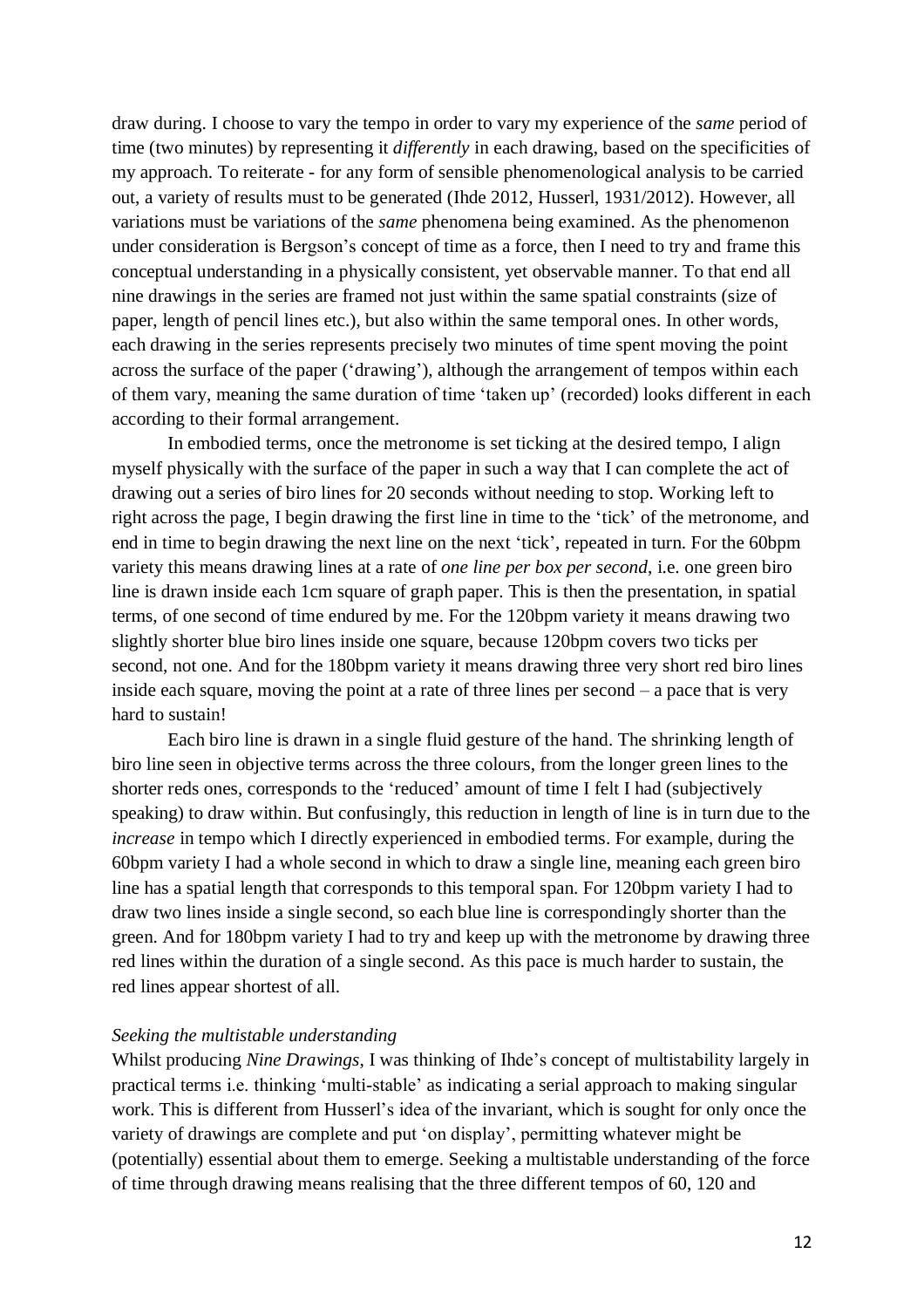180bpm could be arranged in a variety of possible ways, both within each drawing and across the series as a whole. To the extent that I physically realised some of these possibilities, *Nine Drawings* constitutes a serially developed drawing in the Minimalist manner discussed earlier. In artistic terms, this varied/variable attitude is memorably described by Mel Bochner as the 'serial attitude', wherein, "variousness…is sufficient grounds for suggesting we are dealing with an attitude. The serial attitude is a concern with how order of a specific type is manifest" (Bochner 1984, 73).

In physical terms, my serial attitude was manifest in a number of ways. For example, alongside varying the tempo drawn-*to*, I also varied the formation of tempos as they are drawn-*within* each drawing, pairing one tempo above or below another according to an overall schema. This schema was based on varying the pairings until a certain symmetry was arrived at. In the first instance, I produced three 'baseline' drawings where I repeated the same tempo on each of the six horizontal lines: *60.60.60.60.60.60* (Fig 2), *120.120.120.120.120.120* (Fig 6), and *180.180.180.180.180.180* (Fig 10). For the next stage of the process I simply varied this schema one stage further, placing two different tempos within a single drawing (Figs 3, 4, 5, 7, 8 and 9) until nine permutations were reached (Fig 1 thus represents the series as a whole). To be sure, the process of varying the number and arrangement of tempos in this series could have continued further than it has, with many more drawings produced as a result of this approach. But if we return to Ihde's point quoted earlier, "ideally, of course, variations should be infinite, but, fortunately, this is not necessary *since a sufficient number of observations usually yields the essential features*" (Ihde 2012, 23 my italics), it is possible to see why I stopped at nine. I felt I had discovered something important about the phenomenon under consideration – the Bergsonian idea that time acts as a force. With the foregoing material now in place, this discovery is ready to be drafted out as a series of ideas concerning what might invariantly spring forth from the work as it appears.

### *Seeking the invariant understanding*

Based on the theory underpinning this investigation, I hypothesised that the act of drawing lines freely in time to a ticking metronome would likely affect the ratio of voluntary action to automatic reaction. In the actual experience of drawing, this proved to be correct. At the higher tempo of 180bpm, the degree of freedom within the time I experienced between ticks became compressed, meaning the "zone of indeterminacy" (Guerlac 2006, 118) also contracted – time for conscious reflection shrank, and was gradually replaced by a bodily rhythm that appeared better at 'keeping' time.

If we think of rhythm as describing the body's expectation of a return, then it's possible to see why the frenetic pace required to maintain drawing three lines per second (180pbm) produced the sensation of an embodied rhythm that nevertheless became increasingly hard to sustain. Or as Bergson describes it (1913/2001, 153), "a sensation, by the mere fact of being prolonged, is altered to the point of becoming unbearable". I experienced this rhythm as a kind of automatic reaction across each tick, where my body reacting-*to* the tempo meant quantative thinking about 'where' to draw each individual line in spatial terms became gradually replaced by a more broadly qualitative feeling of simply 'drawing lines'. The sensation of time as a flowing multiplicity took over, but this realisation appeared only in retrospect, once the event of drawing was over. Experientially speaking, this finding can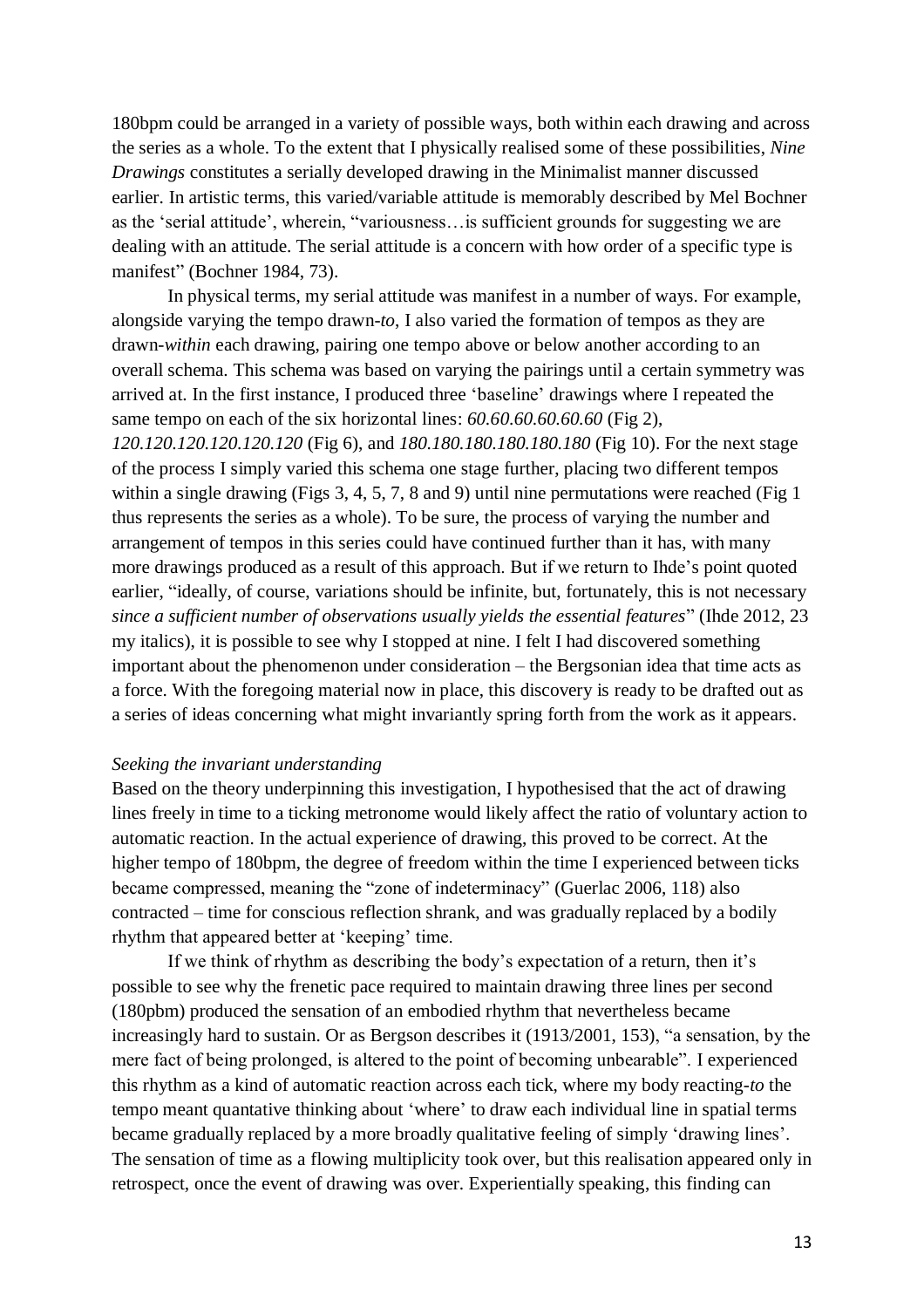*potentially* be interpreted as Bergson's force of time, manifesting itself as the 'zone of indeterminacy' between the automatic and voluntary, given on the (phenomenological) basis that drawing lines with intention constitutes an act of free will. Also, with an increase in tempo, duration is felt as a force – the pressure to 'keep time' with the rapidly ticking metronome means the act of drawing lines in time becomes much more difficult to maintain.

But as this is research *through* drawing, wherein the drawings themselves are treated as a form of data in support of my argument, then the above description needs to be addressed back to the drawings themselves. So, in looking at the series of drawings we see presented here, I ask them – is this notion at all evident in empirical (i.e. observational) terms from within the form of the marks which you present? I would suggest it is, to a degree. Looking at each drawing in the series, we can see the gradual shortening of each biro stroke from green to blue to red - testifies to this idea, wherein the reduction in physical extension (length of line) corresponds to a 'reduction' in time available to draw lines within each square of graph paper as the tempo increased. Such visual data seems to fit with my experience – the act of drawing three little red lines inside a single second is exhausting, and did not suggest time as a purely spatial quantity that could be retraced, but instead spoke of a forceful temporal quality that *invariantly* became unsustainable the longer it was resisted.

Yet closer inspection of the drawings reveals a further, and somewhat unexpected dimension to this idea. Examining the short red biro lines drawn at 180bpm, we notice first that each red line is individually shorter in length than either the blue or green lines which appear alongside. So far, so expected. However, if we add the length of each of the three red lines which appear inside each square *end to end,* then they produce a longer red line than either the single green, or the two blue lines joined in similar fashion. As each set of lines (three red, two blue and one green) are all drawn inside the same size square *and inside the same duration of time* then, paradoxically, it appears the *less* time there was available to draw each line forced a *longer* line to emerge. Might this suggest that the Bergsonian force of time somehow manifests itself as the overall lengthening of an otherwise shortening line? A peculiar finding to be sure, but one that appears to occur somewhat invariantly, judging by the evidence on display.

### **Conclusion**

In proposing these speculative thoughts about how serially developed drawing might investigate the Bergsonian force of time, I have tried to test and extend the idea of research through drawing. My aim has been to make visible the intangibly invisible - exciting ideas like Bergson's that can remain either embedded in the mind alone or embodied without further thought. To be sure, conveying the theoretical framework underpinning the purpose behind these drawings means a body of writing is required, whereupon ideas are drafted and redrafted over time. But even when examined as a standalone artwork hanging in a series on a wall, my hope is that *Nine Drawings* will indicate through its varied yet colourful and silently repetitive form, evidence of an enquiry that tried to go beyond mimetic representation of something already perceived, or even understood.

To say that *Nine Drawings* seeks to combine art and philosophy is to say that the purpose of one (philosophy) is put into the service of revealing the specific form of thought that belongs to the other - drawing as an art *of* time. For me, the specificity of this thought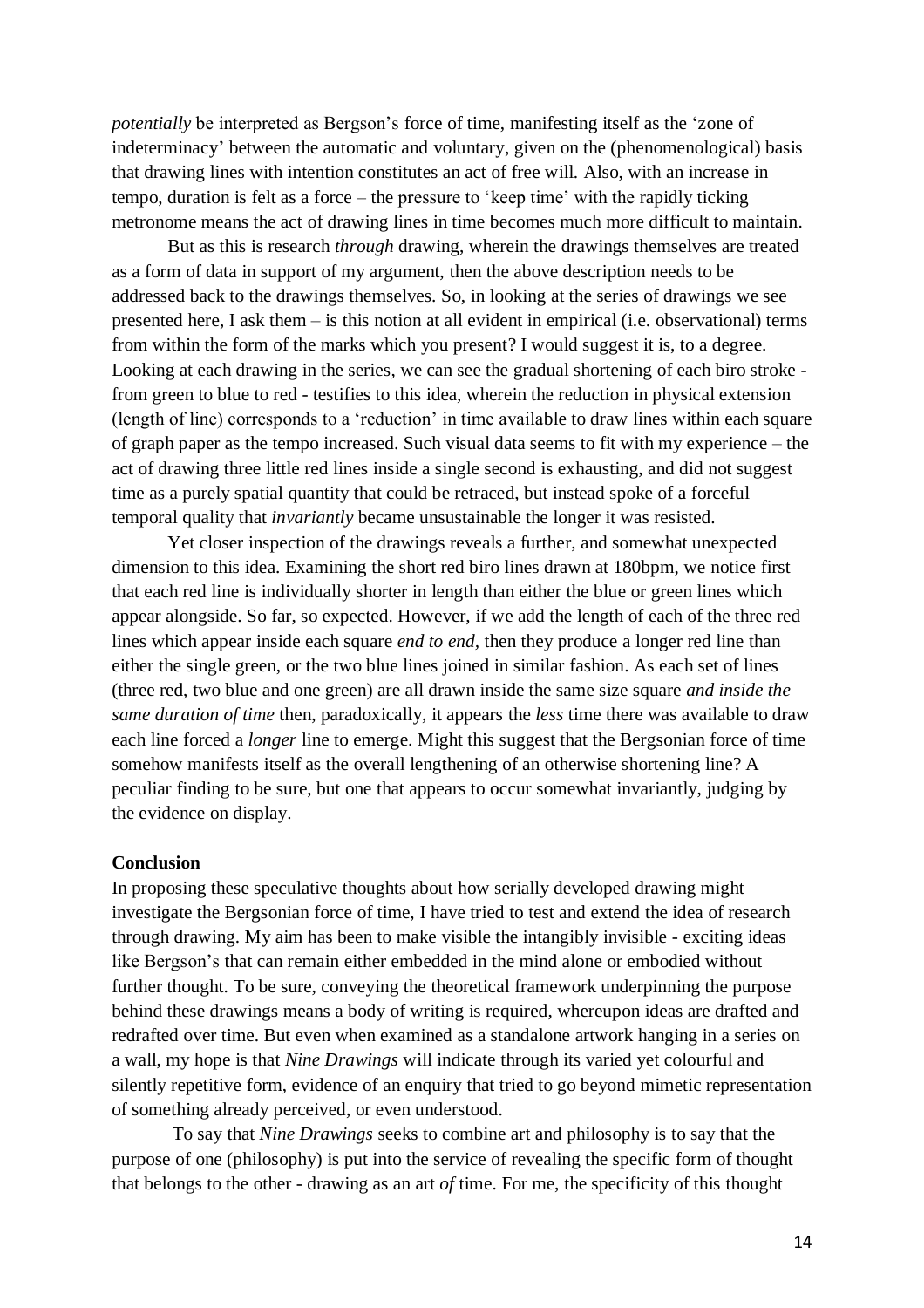both draws and withdraws whenever (and however) I attempt to draw a line around it. I readily admit that I enjoy chasing this enigma, for it keeps me on my toes, so to speak. Always on the lookout for new forms of drawing, and the opportunities they present to tease out new and more developed understandings about the ideas just discussed. Or as George Kubler (1962/2008, 29) rather more poetically describes it, "the shapes of time are the prey we want to capture".

| Figure 2.  | 60.60.60.60.60.60       |
|------------|-------------------------|
| Figure 3.  | 60.60.60.120.120.120    |
| Figure 4.  | 60.60.60.180.180.180    |
| Figure 5.  | 120.120.120.60.60.60    |
| Figure 6.  | 120.120.120.120.120.120 |
| Figure 7.  | 120.120.120.180.180.180 |
| Figure 8.  | 180.180.180.60.60.60    |
| Figure 9.  | 180.180.180.120.120.120 |
| Figure 10. | 180.180.180.180.180.180 |
|            |                         |

# **Bibliography**

- Bergson, Henri. 1911/1998. *Creative Evolution.* Mineola, New York: Dover Publications.
- —. 1946/1992. *The Creative Mind.* The Citadel Press.
- —. 1913/2001. *Time and Free Will. An Essay on the Immediate Data of Consciousness.* Mineola: Dover Publications.
- —. 1912/1999. *An Introduction to Metaphysics.* Indianapolis: Hackett Publishing Company
- Bochner, Mel. 1995. "Serial Art, Systems, Solipsism." In *Minimal Art. A Critical Anthology*, by Gregory Battcock, 92-102. Berkeley: University of California Press.
- Bochner, Mel. 1984. "The Serial Attitude." In *Looking Critically: 21 Years of Art Forum Magazine*, by Amy Sandback, 73-77. UMI Research Press.
- Chavez, Anja. 2004. *Infinite Possibilities: Serial Imagery in 20th-Century Drawings.* Wellesley: Davis Museum and Cultural Centre, Wellesley College.
- Chorpening, Kelly, Rebecca Fortnum, Ans Nys, and Peter Morrens. 2012. *Drawing-In and Outside-Writing.* RGAP/ Sint-Lucas Visual Arts Ghent.
- Coplans, John. 1968. *Serial Imagery.* The New York Graphic Society in association with the Pasadena Art Museum.
- Cross, Susan, and Denise Markonish. 2009. *Sol LeWitt: 100 Views.* MASS MoCA/Yale University Press.
- de Warren, Nicolas. 2004. *Ad Infinitum: Boredom and the Play of Imagination.* Edited by Anja Chavez. Davis Museum and Cultural Centre, Wellesley College.
- Deleuze, Gilles. 2006. *Bergsonism.* Cambridge: The MIT Press.
- Depraz, Natalie. 1999. "The Phenomenological Reduction as Praxis." In *The View From Within: First-person approaches to the study of consciousness,* edited by Francisco Varela and Jonathan Shear, 95-110. Imprint Academic.
- Eshoo, Amy. 2008. *560 Broadway: A New York Drawing Collection at Work, 1991 - 2006.* New Haven: Yale University Press.
- Fetterman, William. 1996. *John Cage's Theatre Pieces: Notations and Performances.* Routledge.